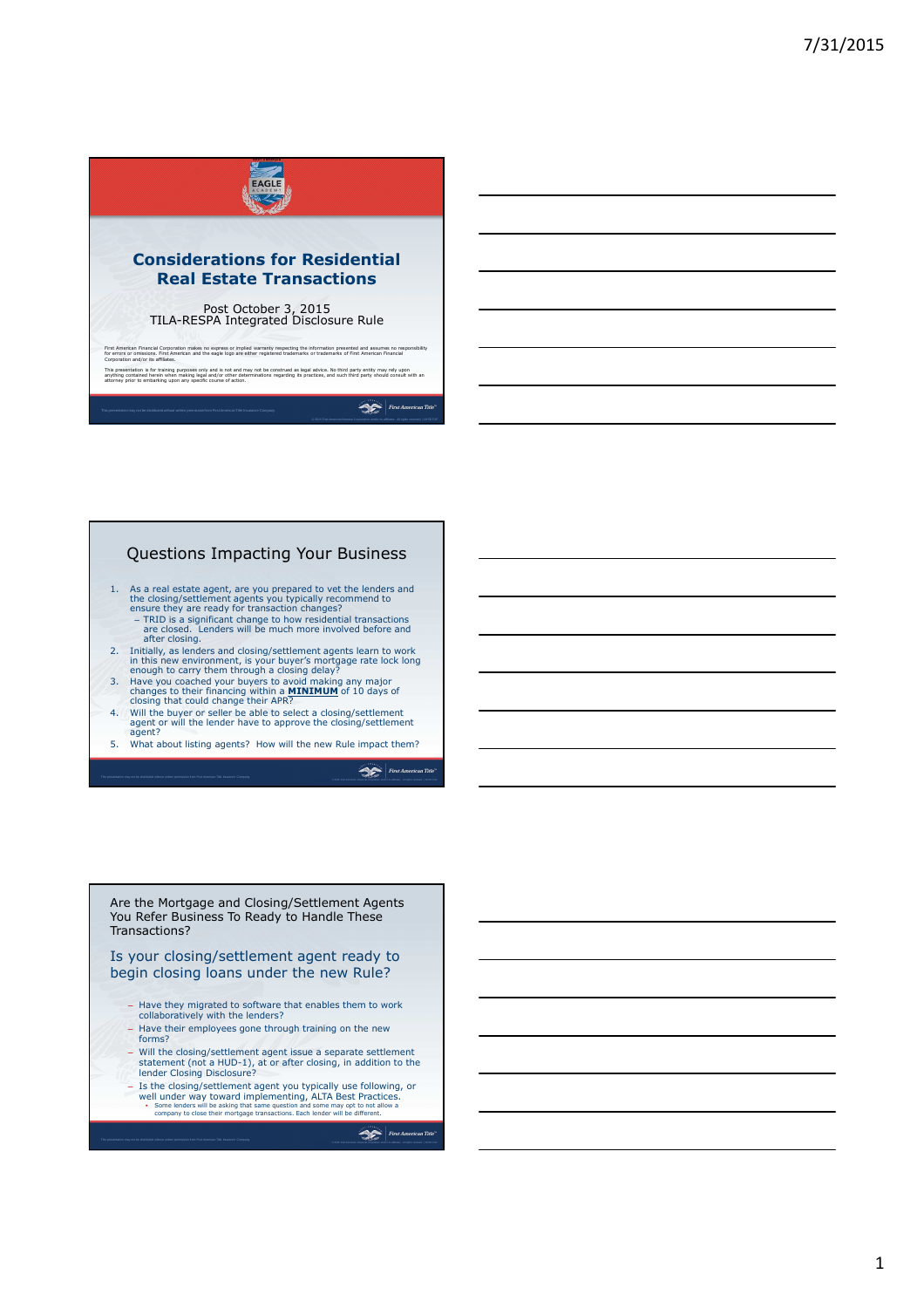#### Is Your Buyer's Mortgage Rate Lock Long Enough to Carry Them Through A Closing Delay?

This new Rule is a big change for the lending and settlement industry.<br>Initially, the new Rule will have a learning curve which may cause closing<br>delays. If the closing is delayed, can the transaction (buyer and seller)<br>to frustration and plan for it to continue your success.

- 
- For example, in a rising interest rate environment, if a transaction is delayed<br>past the rate lock expiration, the buyer's new interest rate may increase. This<br>could cause a buyer to back out of a transaction, or worse; an
- Do your closings occur back-to-back? Consider adding several days between closings as a cushion.
- Are you working on or have you considered revising your standard purchase contracts and/or review letters?

First American Title

Have You Coached Your Buyers to Avoid Making Any Major Changes to Their Financing within 5-7 Days of Closing that Could Change their APR and Delay Closing?

The TRID Rule states a corrected Closing Disclosure must be

- issued and a new 3 business day waiting period applies if: 1. Annual Percentage Rate (APR) (Clarified by CFPB as 'increase') 2. The Loan Product changes
	- 3. A Pre-payment penalty is added

#### Items that may change the APR:

- Adding or removing origination points or discount points Changing the loan amount
- 
- Special credits paid outside of closing (POC) – Changes to the loan type
- 

**Suggested Practice** - Set your buyer's expectation up-front.

"*If Aunt Sally wants to give you money to buy more points so you can get a near-zero interest rate 3 days prior to closing, you will need a new CD and it will extend the closing date."* 

First American Title

When Your Buyer Uses a Lender You Are Unfamiliar With, Will That Lender Have Documentation Requirements For The Closing/Settlement Agent You Are Accustomed To Using?

- Ask the closing/settlement agent if they have ever closed loans for the lender your buyer has selected.
- Ask the lender's mortgage processor if they are able to work with your closing/settlement agent and, if not, what is required to make it possible.

 $\sum$  First American Title